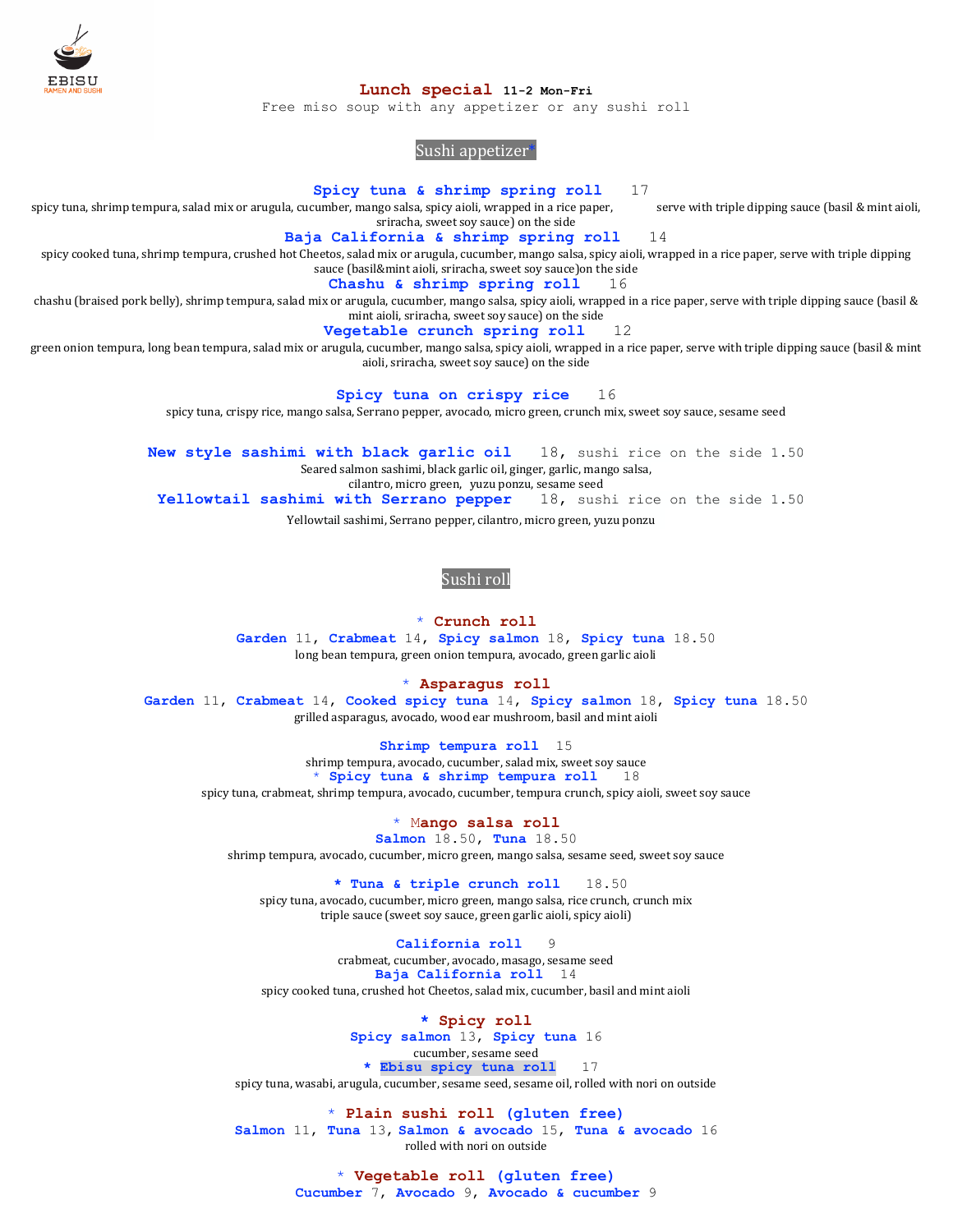

### Ebisu sushi roll tray\*

## **Ebisu 'A' tray 96**/ 101 value, 7 rolls from choices

 Choice 1: 2 of 'Crabmeat asparagus roll' or 'Baja California roll' Choice 2: 1 of 'Spicy tuna & shrimp tempura roll' or 'Spicy salmon crunch roll Choice 3: 2 of 'California roll' or 'Avocado & cucumber roll' Choice 4: 2 of 'Salmon & mango salsa roll' or 'Tuna & mango salsa roll'

**Ebisu 'B' tray 110**/ 115 value, 7 rolls from choices

 Choice 1: 1 of 'Crabmeat crunch roll' or 'Crabmeat asparagus roll' Choice 2: 2 of 'Tuna & mango salsa roll' or 'Salmon & mango salsa roll' Choice 3: 2 of 'Tuna & triple crunch roll' or "Spicy tuna asparagus roll' Choice 4: 1 of 'Spicy salmon asparagus roll' or 'Spicy tuna & shrimp tempura roll' Choice 5: 1 of 'California roll' or 'Avocado & cucumber roll'

**Ebisu 'C' tray 114.50**/ 119.50 value, 7 rolls from choices

Choice 1: 1 of 'Tuna & mango salsa roll' or 'Salmon & mango salsa roll'

Choice 2: 1 of 'Spicy tuna & shrimp tempura roll' or 'Spicy salmon crunch roll'

- Choice 3: 1 of 'California roll' or 'Avocado & cucumber roll'
- Choice 4: 2 of' Crabmeat asparagus roll 'or 'crabmeat crunch roll'

Choice 5: 2 of 'Spicy tuna asparagus roll 'or 'Tuna & triple crunch roll'

**plating options -** regular tray for dine in **/** to go container **2.50/** catering tray **8**

### Drink

**Fountain soda** 2.99 **Pure Leaf, sweet tea** 3.40 **Pure Leaf, unsweetened tea** 3.40 **Ramune, original** 4.20 **Ramune, strawberry** 4.20 **UCC, green tea** 3.15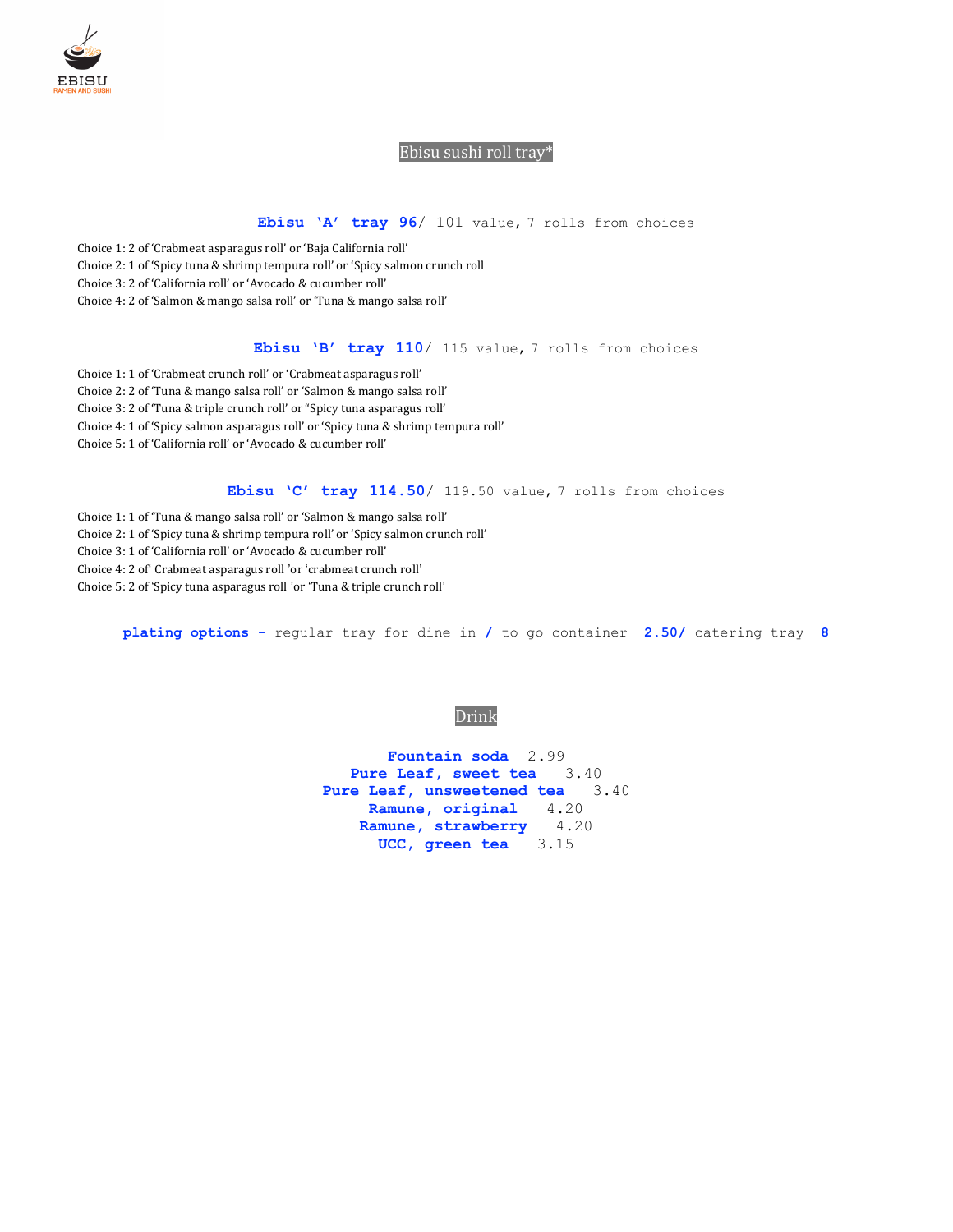

Tonkotsu ramen \*

pork bone broth base seasoned with shoyu tare, flavored with dried bonito, mushroom, and kombu

**Black garlic oil tonkotsu ramen** small 10, regular 17 braised pork belly, marinated soft boiled egg, chives, green onion, bean sprouts, wood ear mushroom, crunch mix, Shoyu tonkotsu broth, black garlic oil **Spicy black garlic oil tonkotsu ramen** small 11, regular 18 braised pork belly with sichimi on top , marinated soft boiled egg, kimchi, chives, green onion, bean sprouts, wood ear mushroom, crunch mix, spicy shoyu tonkotsu broth, black garlic oil, chili oil

Miso tonkotsu ramen

pork bone broth base, seasoned with miso tare

**Miso tonkotsu ramen** small 10, regular 15 braised pork belly, fried tofu, chives, green onion, bean sprouts, wood ear mushroom, crunch mix, Miso tonkotsu broth, black garlic oil **Spicy miso tonkotsu ramen** small 11, regular 16 braised pork belly with sichimi on top, fried tofu, kimchi, chives, green onion, bean sprouts, wood ear mushroom, crunch mix, spicy miso tonkotsu broth, black garlic oil, chili oil

### Shoyu ramen

Vegetable & dried bonito broth base, seasoned with shoyu tare

New! **Chashu shoyu ramen** small 10, regular 16

braised pork belly, arugula or baby spinach, chives, green onion, bean sprouts, crunch mix, nori

shoyu vegetable broth flavored with dried bonito powder

New! **Spicy chashu shoyu ramen** small 11, regular 17

braised pork belly with sichimi on top, arugula or baby spinach, kimchi, chives, green onion, bean sprouts, crunch mix, nori, Spicy shoyu vegetable broth flavored with dried bonito powder

New! **Chicken shoyu ramen** small 10, regular 16

Sous Vide chicken breast, arugula or baby spinach, chives, green onion, bean sprouts, crunch mix, nori

shoyu vegetable broth flavored with dried bonito powder

New! **Spicy chicken shoyu ramen** small 11, regular 17

Sous Vide chicken breast with sichimi on top, arugula or baby spinach, chives, green onion, bean sprouts, crunch mix, nori, Spicy shoyu vegetable broth flavored with dried bonito powder

Miso vegetable ramen

vegetable broth base, seasoned with miso tare

**Tofu & vegetable miso ramen** small 8, regular 13

fried tofu, chives, green onion, bean sprouts,

wood ear mushroom, crunch mix, miso vegetable broth, black garlic oil

**Spicy tofu & vegetable miso ramen** small 9, regular 14

fried tofu, kimchi, chives, green onion, bean sprouts,

wood ear mushroom, crunch mix, spicy miso vegetable broth, black garlic oil, chili oil

Tonkotsu tsukemen (dipping ramen) \*

cold egg noodle served alongside a bowl of hot broth dip the noodle into the broth and enjoy with the toppings

**Tonkotsu tsukemen (Dipping ramen) 17.50** 

cold egg noodle, braised pork belly, marinated soft boiled egg, micro green, Chives, green onion, bean sprouts, wood ear mushroom, crunch mix, nori shoyu tonkotsu dipping broth(chives, green onion, bonito powder, black garlic oil)

### **Spicy kimchi tonkotsu tsukemen (Dipping ramen) 18.50**

cold egg noodle, braised pork belly with sichimi on top, marinated soft boiled egg, Kimchi, micro green, chives, green onion, bean sprouts, wood ear mushroom, crunch mix, nori spicy tonkotsu dipping broth (chives, green onion, dried bonito powder, black garlic oil, chili oil)

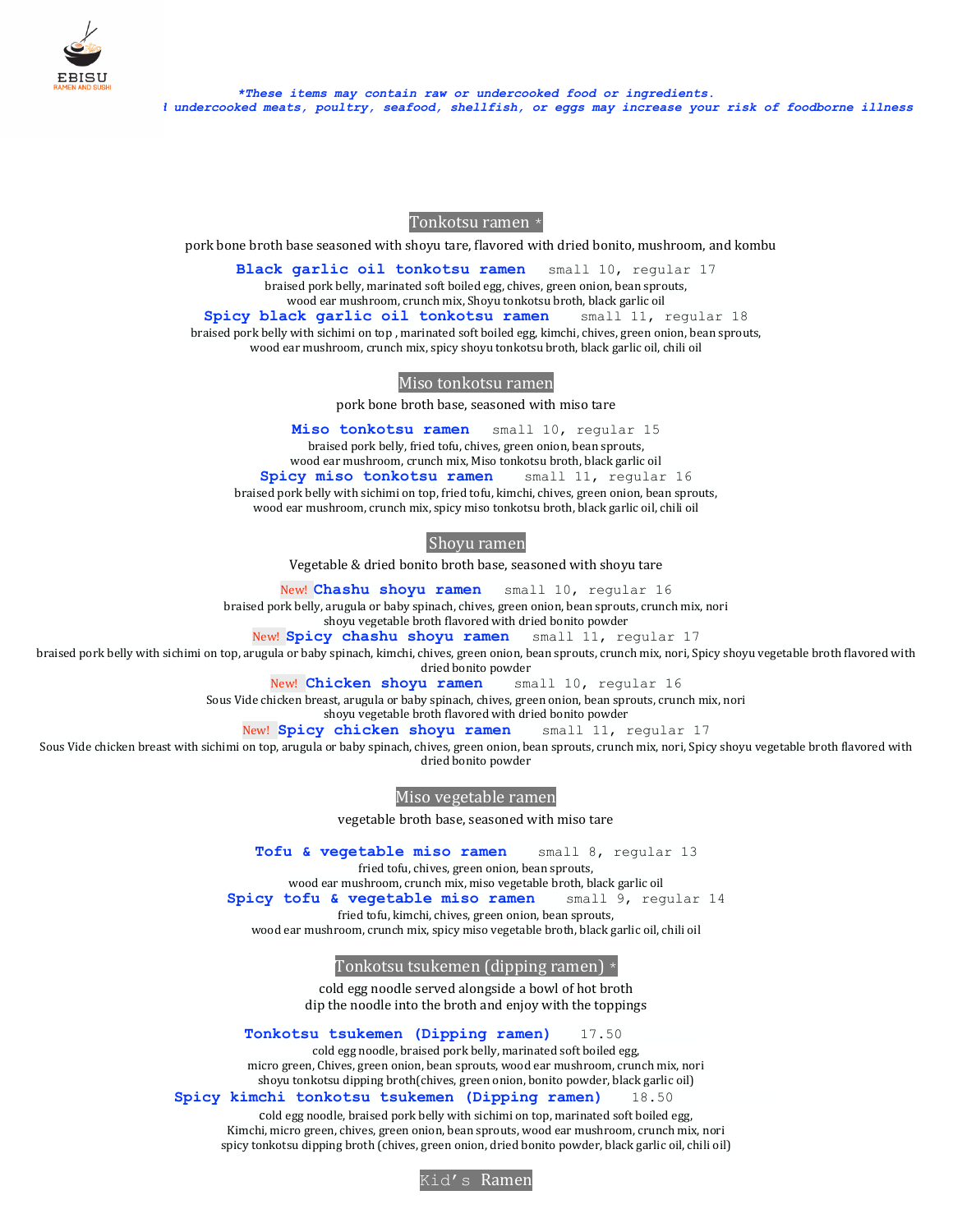

**Tonkotsu broth + noodle** 6 Tonkotsu broth (pork bone broth), thin noodle, shoyu tare (soy sauce seasoning) **Vegetable broth + noodle** 5 Vegetable broth, thin noodle, miso tare (miso seasoning)

*\*These items may contain raw or undercooked food or ingredients.* i undercooked meats, poultry, seafood, shellfish, or eggs may increase your risk of foodborne illness

Ramen & sushi roll combo\*

**Any choice of Ramen & Any choice of sushi roll Get 10% off** of sushi roll in **additional price**

 **Black garlic oil tonkotsu ramen** small 10, regular 17 **Spicy black garlic oil tonkotsu ramen** small 11, regular 18 **Miso tonkotsu ramen** small 10, regular 15 **Spicy miso tonkotsu ramen** small 11, regular 16 New! **Chashu shoyu ramen** small 10, regular 16 New! **Spicy chashu shoyu ramen** small 11, regular 17 New! **Chicken shoyu ramen** small 10, regular 16 New! **Spicy chicken shoyu ramen** small 11, regular 17 **Tofu & vegetable miso ramen** small 8, regular 13 **Spicy tofu & vegetable miso ramen** small 9, regular 14 **Tonkotsu tsukemen, Dipping ramen** 17.50 **Spicy kimchi tonkotsu tsukemen, Dipping ramen** 18.50

**+**

**Crunch garden roll** 9.90 **Crabmeat crunch roll** 12.60 **Spicy salmon crunch roll** 16.20 **Spicy tuna crunch roll** 16.65

 **Asparagus garden roll** 9.90 **Crabmeat asparagus roll** 12.60 **BTS asparagus roll** 12.60 **Spicy salmon asparagus roll** 16.20 **Spicy tuna asparagus roll** 16.65

**Shrimp tempura roll** 13.50 **Spicy tuna & shrimp tempura roll** 16.20 **Salmon & mango salsa roll** 16.65 **Tuna & mango salsa roll** 16.65 **Tuna & triple crunch roll** 16.65

**California roll** 8.10 **Baja California roll** 12.60 **Spicy salmon roll** 11.70 **Spicy tuna roll** 14.40 New! **Ebisu spicy tuna roll** 15.30 **Salmon roll (GF)** 9.90 **Tuna roll (GF)** 11.70 **Salmon & avocado roll (GF)** 13.50 **Tuna & avocado roll (GF)** 14.40 **Cucumber roll (GF)** 6.30 **Avocado roll (GF)** 8.10 **Avocado & cucumber roll (GF)** 8.10